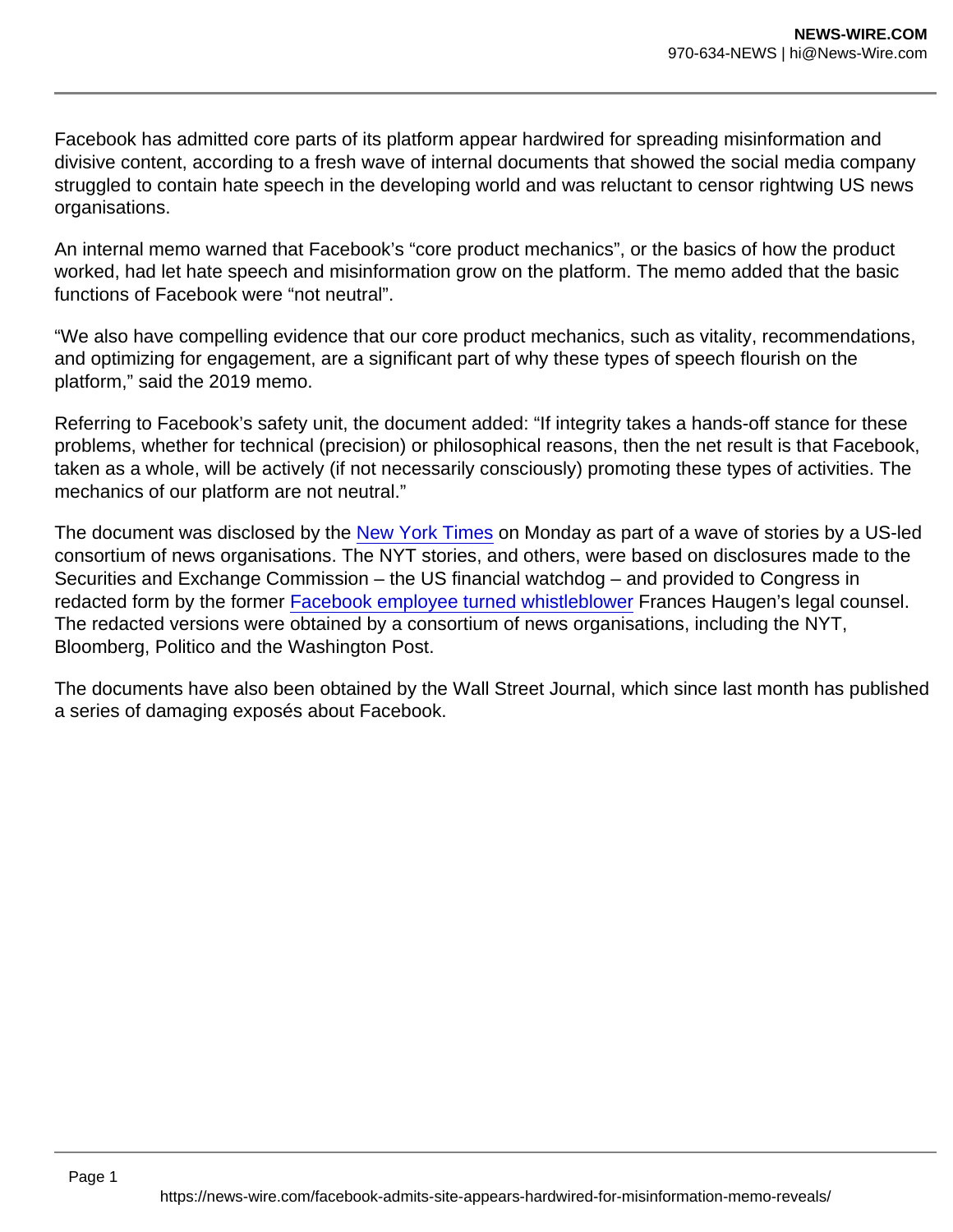## **NEWS-WIRE.COM** 970-634-NEWS | hi@News-Wire.com

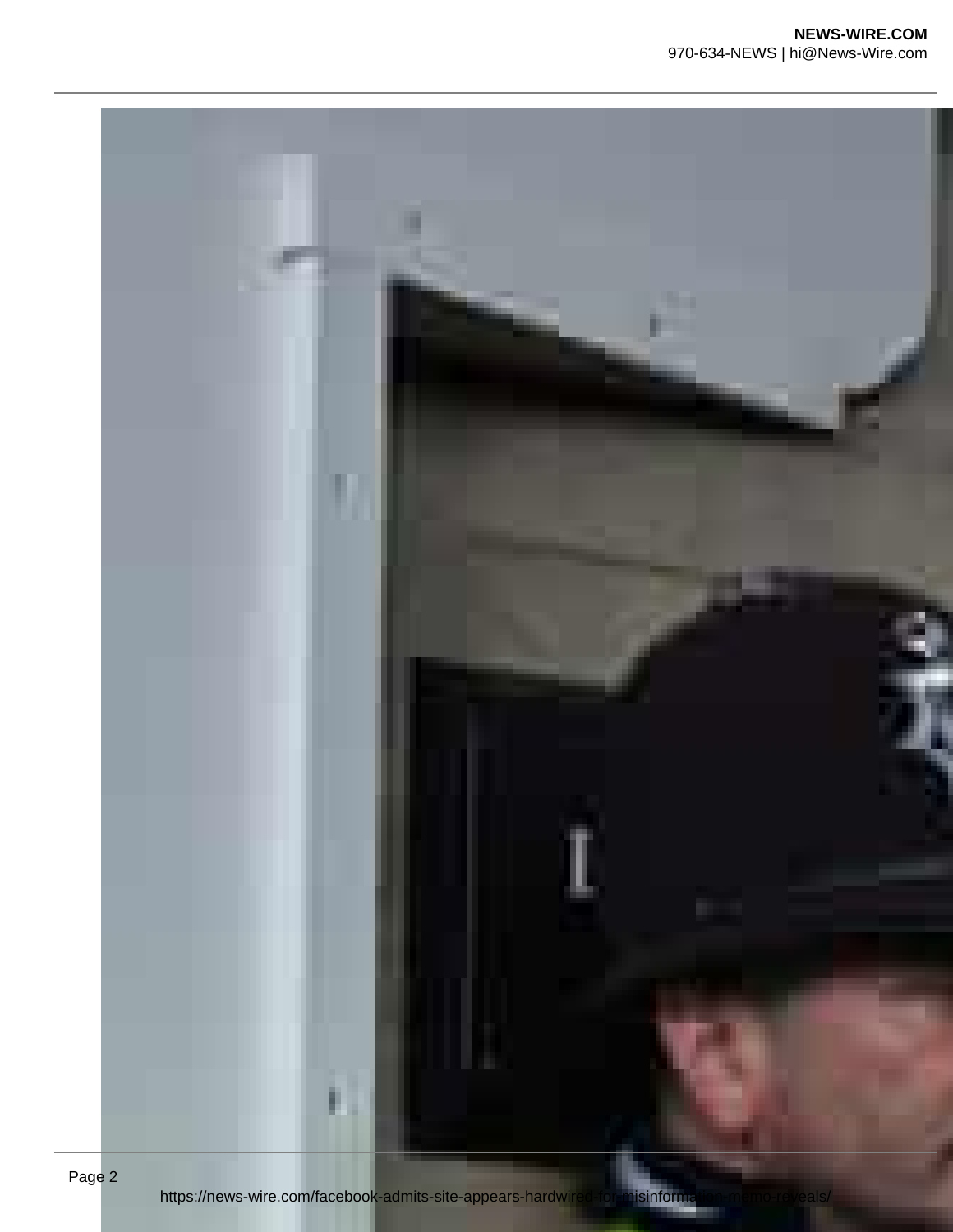Frances Haugen leaves the Houses of Parliament in London, where she addressed MPs on Monday. Photograph: Facundo Arrizabalaga/EPA

Other stories released on Monday as part of the Facebook Papers referred to Facebook's inability to tackle hate speech and harmful content outside the US. Incitement to hatred and disinformation is substantially worse among non-English-speaking users, according to multiple reports by the Facebook Papers partners. Much of Facebook's moderation infrastructure is underresourced for languages other than English, and its software [struggles to understand certain dialects of Arabic,](https://apnews.com/article/the-facebook-papers-language-moderation-problems-392cb2d065f81980713f37384d07e61f) the Associated Press (AP) reported.

The company's algorithmic moderation software could [only identify 0.2% of harmful material in Afghanistan](https://www.politico.eu/article/facebook-content-moderation-posts-wars-afghanistan-middle-east-arabic/) , according to an internal report carried out this year that was reported by Politico. The remainder of the harmful material had to be flagged by staff, even though the company lacked moderators who could speak Pashto or Dari, the country's principal languages. Tools for reporting harmful material in the country were only available in English, despite it not being widely spoken in Afghanistan.

According to another document, Apple [threatened to remove Facebook and Instagram from its App Store](https://apnews.com/article/the-facebook-papers-maid-abuse-94909f43c725af09522704348e35bd25) two years ago over concerns the platforms were being used to trade in domestic servants, a sector with a high risk of abuse and slavery. The threat was dropped after Facebook shared details of its attempts to tackle the problem. One internal document showed how Facebook removed more than 1,000 accounts operating largely out of Saudi Arabia to recruit workers, who reported abuse and sexual violence.

"In our investigation, domestic workers frequently complained to their recruitment agencies of being locked in their homes, starved, forced to extend their contracts indefinitely, unpaid, and repeatedly sold to other employers without their consent," one Facebook document read. "In response, agencies commonly told them to be more agreeable."

The report added: "We also found recruitment agencies dismissing more serious crimes, such as physical or sexual assault, rather than helping domestic workers."

Within the files disclosed by Haugen are testimonies from dozens of Facebook employees frustrated by the company's failure to either acknowledge the harms it generates, or to properly support efforts to mitigate or prevent those harms.

"We're FB, not some naive startup. With the unprecedented resources we have, we should do better," wrote one employee [quoted by Politico](https://www.politico.com/news/2021/10/25/facebook-employees-message-anguish-517012) in the wake of the 6 January 2021 attack on the US capitol.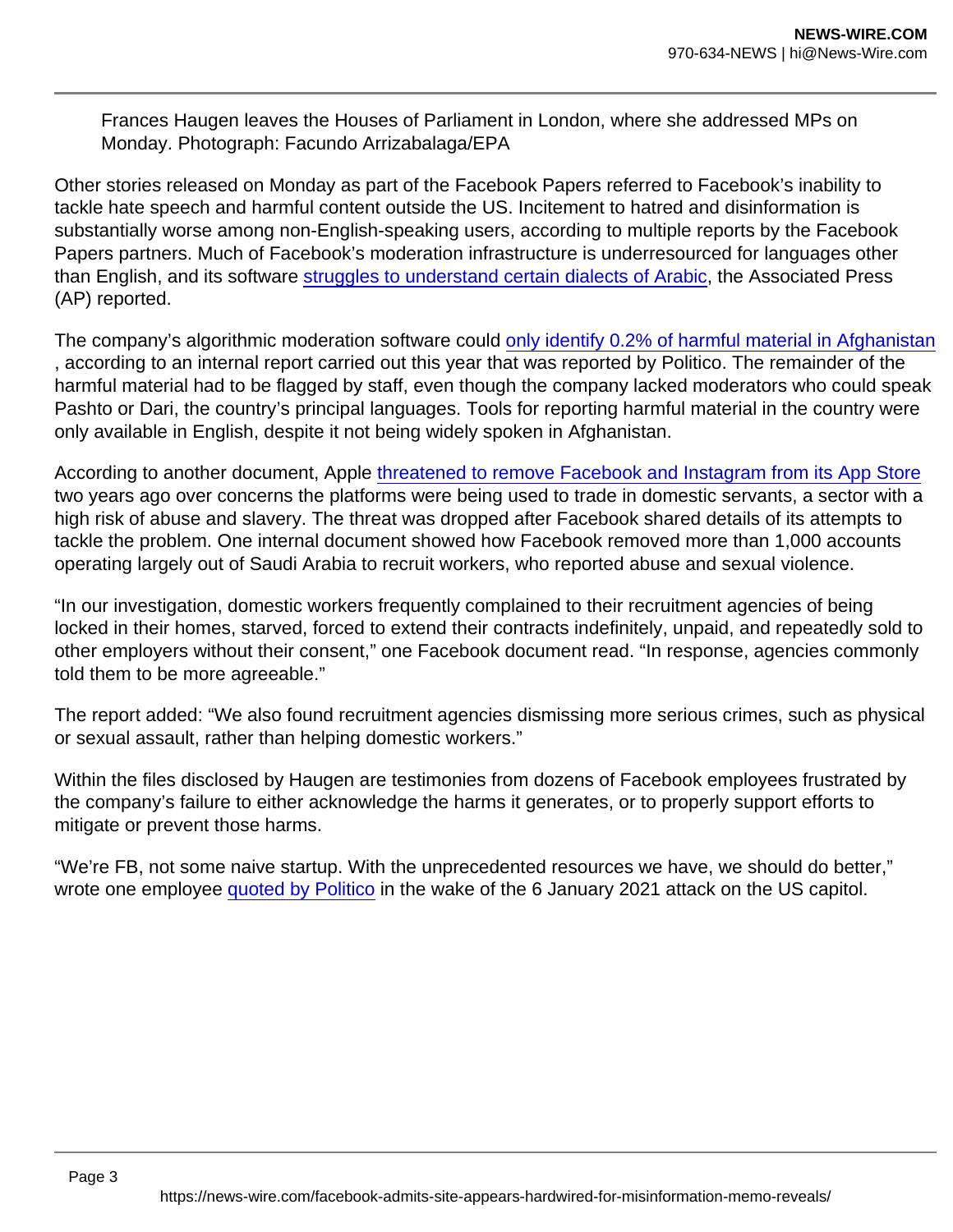